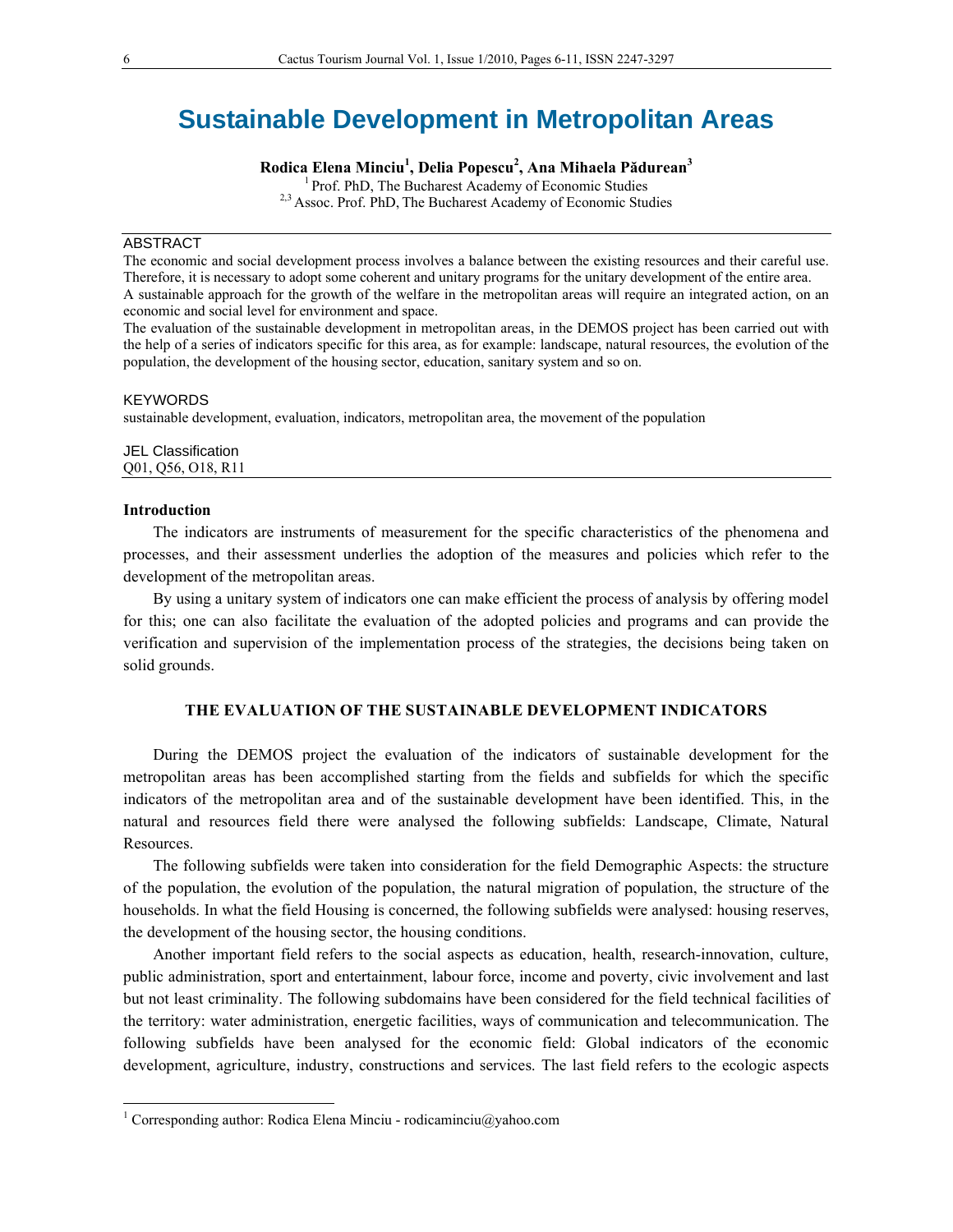having as subfields: natural risks, the quality of air, the quality of ground and surface waters, the quality of the oils, the quality of vegetation and animal life and the problem of waste.

All these fields and subfields can be grouped into three large categories of economic, social and ecologic indicators which define both the sustainable development and the one of the metropolitan areas.

From the evaluation of the economic activity it results that the metropolitan development contributes to the optimisation of the existing resources and the support and attraction in this area of the industrial branches and of the high added values services, in order to increase the living standard and the economic competitiveness of the metropolitan area. The positive economic effects take into account the aspects mentioned below (Cândea, M. & Bran, F., 2001).

- Creating favourable frame for the development of the business on the level of the metropolitan area
- Economic development respecting the principles of sustainable development and offering incentives for local innovations by creating and developing applied research centres (technologic parks and scientific research parks, excellence and innovation centres, including the field of non-conventional energy).
- Restructuring the economic activities from the metropolitan area in order to pass to an economy with a low degree of pollution and developing the economic activities with a high added value.
- Increasing the living standard, the degree of comfort and satisfaction of the population from the metropolitan area by supporting the balanced development of the services and of their quality.
- Encouraging traditional hand made goods in order to preserve and promote the identity of the places and the local specific.
- Rethinking and reorganising the agricultural activities from the metropolitan area and directing them towards sectors which generate high added value due to the efficient use of the natural and human resources available in agriculture, supporting partnerships between producers for a type of product, promoting and developing related activities which generate income: traditional handicraft wares, agro-tourism, ecotourism, efficient and rational forest exploitation (the development of forest roads, strict plans for reforestation, creating green belts), developing the growth of industrial and medical plants and from the area, modernizing the existing ones, creating new units to harvest the agricultural products, supporting the entrepreneurs in order to access the European funds for the development of the agricultural sector with all its components.

From the evaluation of the economic activities one has observed that an important role in the development process goes to the capital, know-how and technologic transfers under the form of foreign direct investments which allow the global players to distinguish between the price differences(sometimes substantial) from the international, local and regional markets (Zotic, V.& Chira, C., 2005). In some circumstances the effect of these investments in the implementation – in the national trade – of some factors of production from countries, regions or areas which did not have the necessary resources and knowledge in order to be a part of the global economy.

In what the social indicators are concerned, their analysis and evaluation has given some aspects specific for the metropolitan areas.

So, for the metropolitan area Bucharest, 17 localities have a commutation rate between 70 and 80%. In other words, in these localities 70%-80% from the total number of employees go to work in other areas. 16 localities have a commutation rate between 40%-70%. The research carried out in the DEMOS project show that there is a strong interrelation between Bucharest and thee localities in what the exchange of labour force is concerned and the temporary or permanent housing attraction between the inhabitants of the polarizing town and the surrounding localities. For example the average commutation rate of the people fro Bucharest towards these localities (calculated as a ration between the number of people from Bucharest who come daily to work in the locality and the total number of employees) is around 16%, (the number of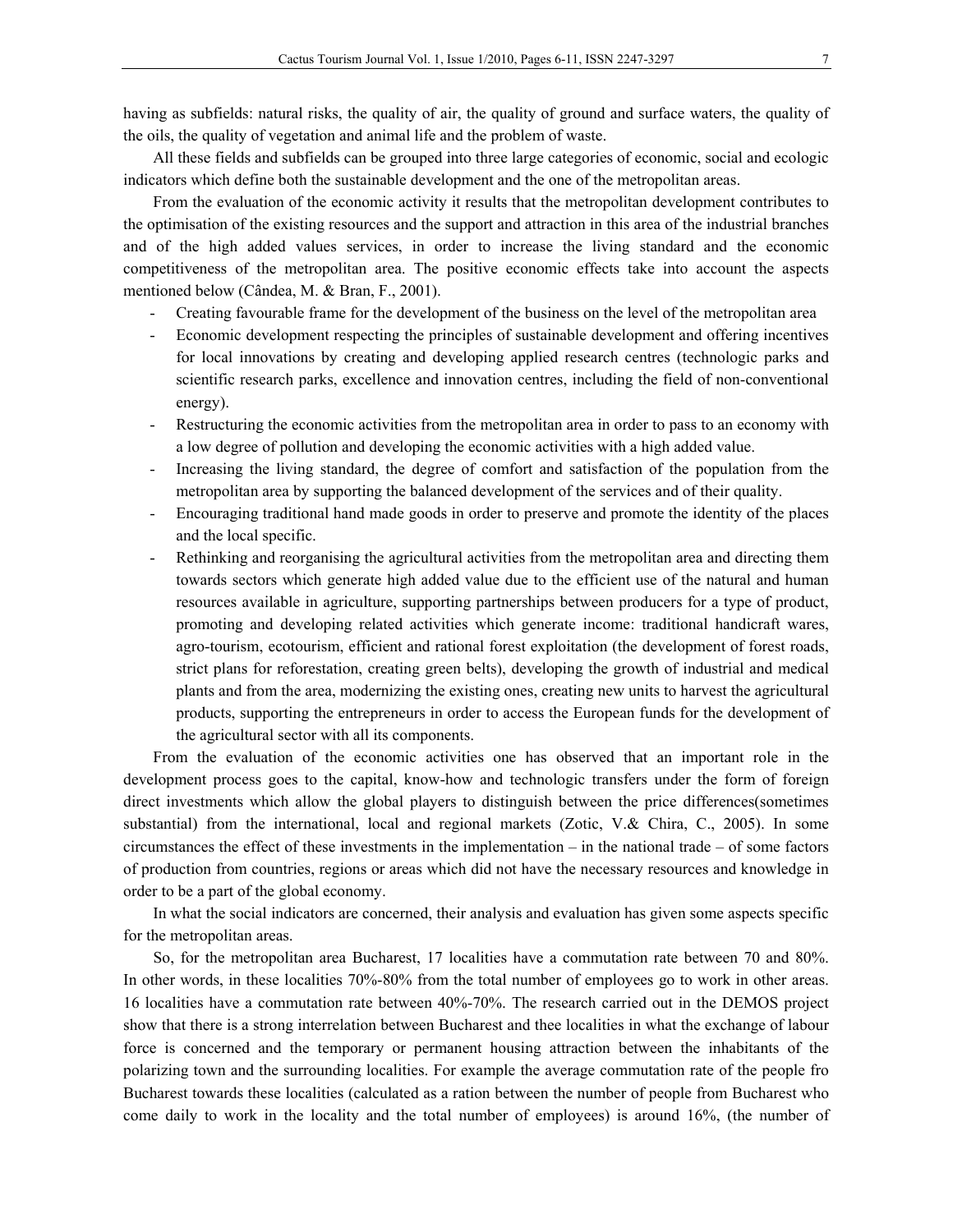employees from Bucharest goes beyond the local percentage). Among the most attractive localities for the labour force from Bucharest, with commutation rate of over 50% we can mention: Bragadiru, Afumați, Cornetu şi Măgurele.

This thing is also proven by the high rate of the localities having economic units where people from Bucharest work (almost 68%). The labour based on commutation is the main connection with the polarizing town of the employed population from the localities which are going to be a part of the Bucharest metropolitan area. This is also due to the high rate of employed population from the localities of origin and of the economic and cultural impact which is accomplished due to this category of population. One can talk about three types of localities: exerting a high attraction on the people from Bucharest, a number of 15 localities (commutation index above 16%), an average attraction, a number of 21 localities (between 5%-15%) and a low attraction, the rest of the localities (1%-4%).

Taking into account all the localities from the metropolitan area of Bucharest, one can say that there are localities with a high commutation towards Bucharest, a number of 30 localities (average of above 50%), with a average-moderate commutation, a number of 21 localities (between 20%-50%) and a low commutation, the rest of the localities (between 5-19%).

Another important social indicator evaluated and analysed in this paper is the residential attraction (migration of the population). From the point of view of the residential migration one can notice that the surrounding localities are more attractive than Bucharest. Therefore the average residential migration rate (calculated as a ratio between the number of persons who have moved between the locality and the total number of population) to these localities in the last 7 years is of almost 5%, and the main points of interest are Otopeni, Corbeanca, Chiajna, Baloteşti, Ciolpani and Măgurele with a more than 10% migration rate of the people from Bucharest. At the same time the residential attraction of the inhabitants of these localities towards Bucharest was 0,85% in the last 7 years (from the total number of inhabitants of the locality). Only 3% of these localities have a migration rate to Bucharest of more than 5%. Almost half of the households which are possible to be included in the Bucharest metropolitan area , respectively 47% of the total have at leas one member of the family(child/parent, husband/wife, grandparents) which live in Bucharest(permanent or temporary domicile).

In consequence the strongest community relation is the familial one and is shared by the population around Bucharest and the population from Bucharest. Although a part of the people attracted to work in Bucharest have moved their domicile in the polarizing town, 40% of the households proposed to enter the Bucharest metropolitan area have at least one member who works in Bucharest.

From the evaluation of the housing facilities the data show a good situation in these localities, the average number of houses for 1000 inhabitants (index calculated as a ration between the total number of houses and the total number or population\*1000) is of 383 houses. The localities where the housing situation is above average are mainly those places where the contribution of the people from Bucharest to the renewal of the facilities is above average-

In consequence 16 localities have between 451-583 houses for 1000 inhabitants and a number of 19 localities have an average number of 353-450 houses for 1000 inhabitants. This good housing situation is influenced by the renewal rate of those localities in the last 5 years, which suggests the fact that these localities are developing. The data of the research carried out by CURS in the DEMOS project, show that 21 localities had a renewal rate of the facilities of more than 16% and a number of 24 localities have a renewal rate of the facilities of 6%-15% in the last 5 years. On the first places there are Brăneşti, Pantelimon, Voluntari, Berceni and Corbeanca with a rate of more than 30%, the contribution of the people from Bucharest to this renewal being of 52%. The percentage of the houses which were built by the people from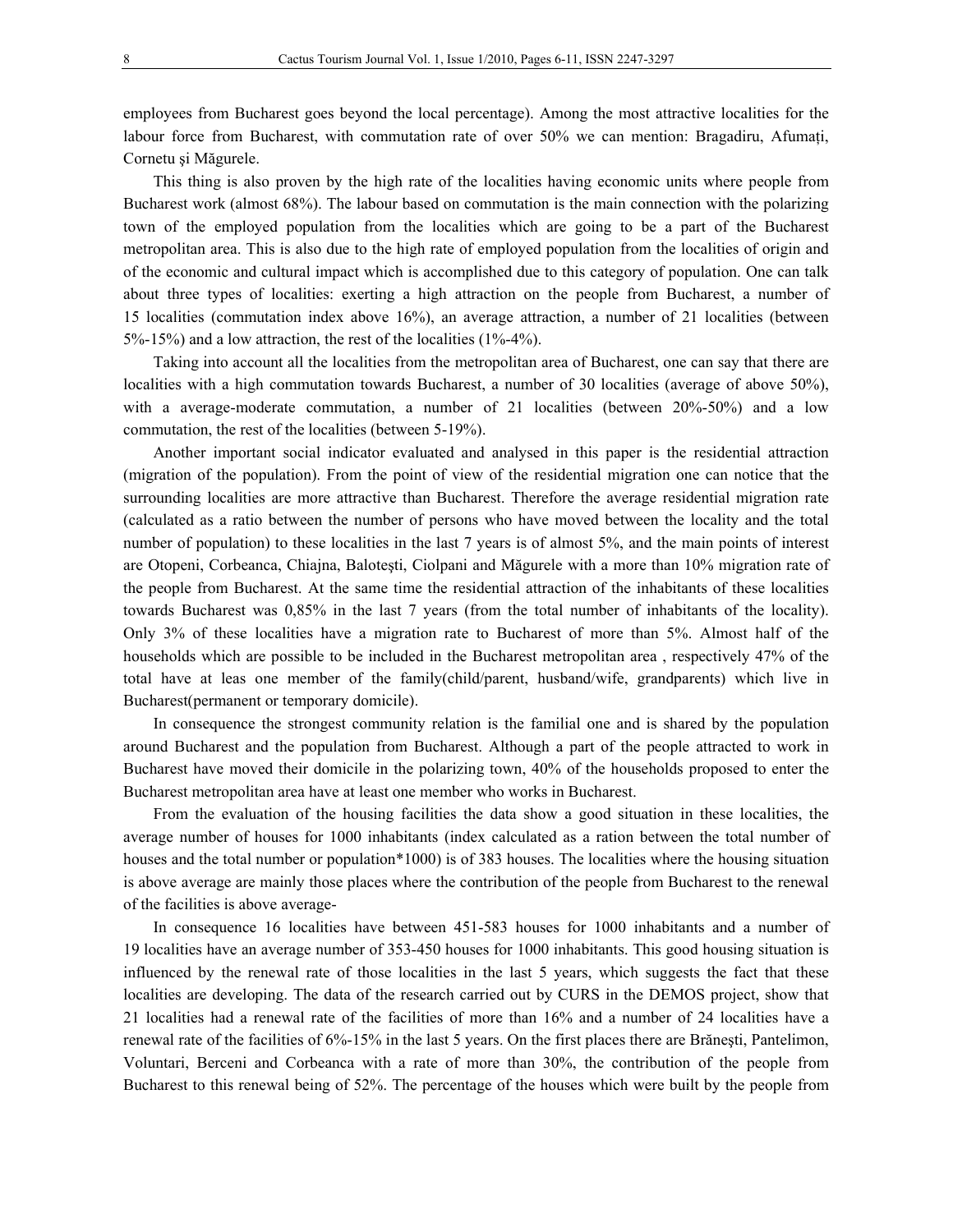Bucharest in these localities in the last 5 year is more than 63% in a number of 28 localities and only 3-25% in 12 localities.

Generally speaking the activity of the population from the metropolitan areas is non-agricultural, involving also the commutation phenomenon between the polarizing town and its surrounding settlements. But in most of the households from the localities which are proposed to be included in the Bucharest metropolitan area there are preoccupations related to gardening. Therefore the evaluations show that in 53% of the cases the respondents or someone from their household deal with vegetable cultivation. It is true that only 8% of these households are growing vegetables in order to sell them, and most of them carry out this activity for their own consumption. This is a way of providing nourishment for the subsistence households and on the other hand an additional way of income for those who carry out other activities. At the same time, most of the households which deal with raising animals are also involved in raising poultry. The households from this category have an average of 19 poultry, a pig and no ovine, bovines and beehives.

Although a large part of these evaluated localities have a large share of the agricultural field (the share of the agricultural field on the total surface of locality), in almost 50% of these 61 localities the agricultural surface represents 80%-90%. This may be a positive thing from the perspective of the potential of these localities to supply perishable goods to the polarizing town. The analysed data show that the average of the arable surface with vegetables destined for Bucharest represent 7%, the main suppliers being Cornetu, Copăceni, Popeşti Leordeni, Grădinari and Dragomireşti Vale with more than 30% cultivated arable surface. 15 localities from the Bucharest metropolitan area have between 10%-50% arable surfaces destined for the cultivation of perishable goods for Bucharest from the total agricultural surface.

From the point of view of the tourism potential, these localities represent an oasis of green spaces for Bucharest with a deficit from this point of view (Minciu, R., 2000). The results of the evaluations carried out in this study show that in these localities the total average surface of forest and water is of almost 14% and from the 61 localities Pantelimon, Moara Vlăsiei, Snagov, Comana and Buftea stand out with more than 40% forest and water surface. 14 localities have a 20%-54% water and forest surfaces and 19 localities have between 10%-18,5%. One can add to this the share of the monuments and tourism placements related to the total number of houses from the locality. 21 from these 61 selected localities have a share of 2%-7%. In consequence one can say that the situation of these localities has a positive impact on the polarizing town from the point of view of the green space and of the tourism development.

From the point of view of the educational facilities, these 61 localities are situated on a good position, one teacher having 18 students. The evaluations show that 19 localities have a high share, where a teacher has 6 to 9 students and only 5 localities are underprivileged, a teacher having 20 to 50 students.

From the point of view of medical facilities the situation is not very good because there is only one doctor for 1000 inhabitants. In 13 localities the number of doctors for 1000 inhabitants varies between 1,02 and 4,64. Another indicator which proves that the situation from these areas, from the point of view of the medical facilities, needs to be improved is the one referring to the share of the clinics for 1000 inhabitants which in 41 localities is zero.

The distance indicator to Bucharest (in minutes) is essential for the facilitation of the interrelations between the central town Bucharest and the settlements included in the Bucharest metropolitan area. The distance influences all the relations between the tow types of communities and that is why the values of the indicators which identify the border of the Bucharest metropolitan area were divided to the "distance" indicator to Bucharest. The strong relation between these localities is based on the transport means to the polarizing town and it is estimated that half of the inhabitants from the 61 evaluated localities usually take the minibus in order to get to Bucharest and 305 the bus.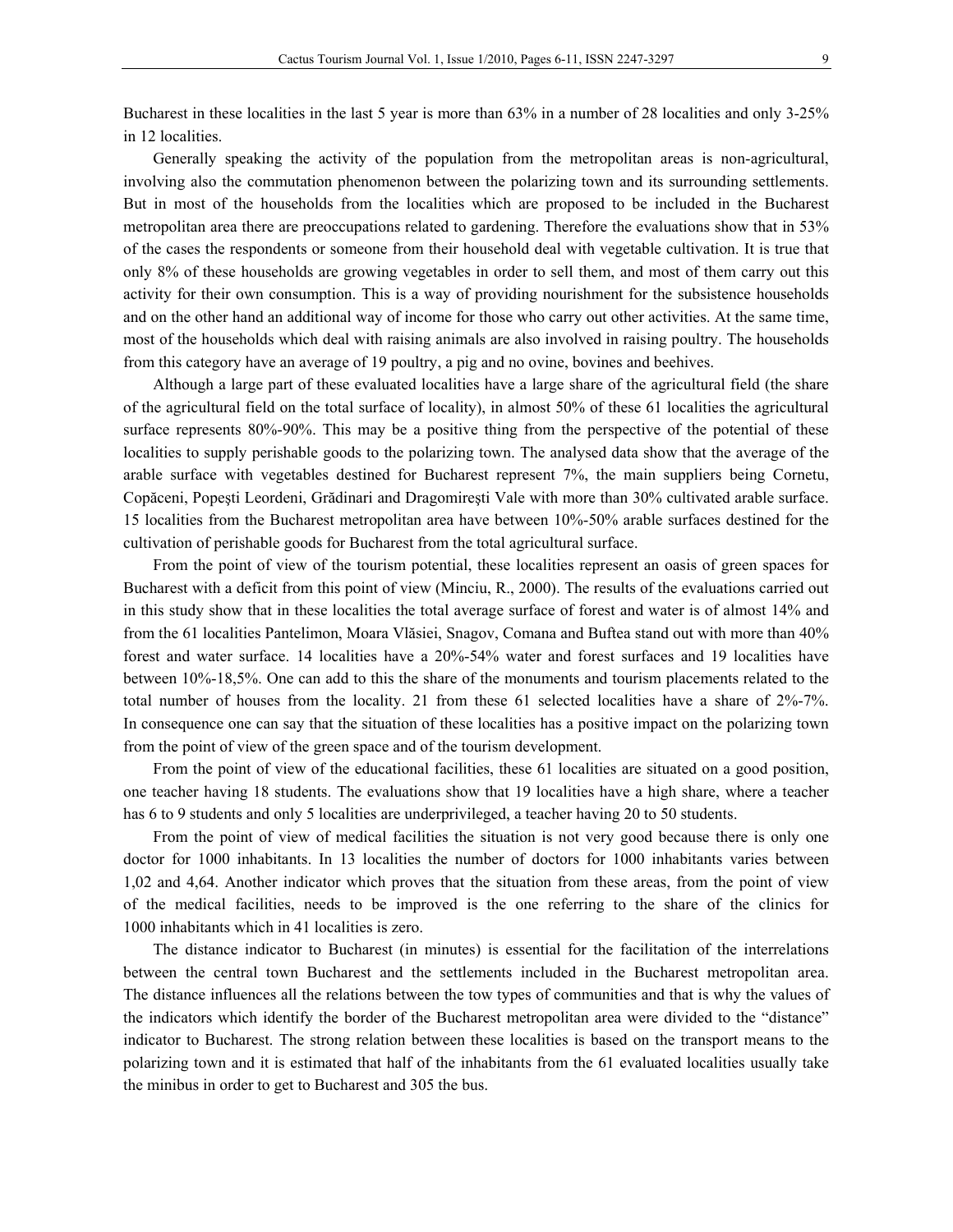The time consumed to get to Bucharest is another factor for the metropolitan area which lasts for about 20 minutes with the most used means of transport. One has to mention first that the urban attraction of Bucharest involves in one way o another 94% of the population over 18 years old from the localities proposed to be included in the Bucharest metropolitan area. The most frequently used means of transport to get to Bucharest is the minibus (38% of the people who are travelling to Bucharest). One quarter of this population (26%) use for these travels "their personal car", at the same amount the classic public transport (bus). Only 1% of the population is frequently taking the train.

Trade has a special role on the level of the metropolitan areas. An obvious example is the Bucharest metropolitan area where only 10% of the population over 18 years old from the localities proposed to enter the Bucharest metropolitan area never goes in the town for shopping which means that although trade is expanding and has penetrated all the settlements, the commercial attractiveness of the polarizing town is significantly reduced. A significant share of the population (43%) goes weekly or even daily to Bucharest for shopping and the same share (43%) goes to Bucharest for shopping one a month or a few times a year.

The traditional-modernist character of these households from the localities proposed to be a part of the Bucharest metropolitan area comes from the evaluation of the household infrastructure indicators (the facilities of the household). More than a half of these households (54%) have as their main source of water "the fountain and the pump wells". One has to notice the fact that 39% have running water in their house, even if in most of the cases they have their own well, and only 2% the water supply comes from the public water pipe (hydrant).

From the point of view of the sewerage, the situation of these households (and implicitly of the localities) is contradictory. In spite of this, almost 605 of the households are connected either to the public system (40% of the cases), or they have their own septic tank (205 of the cases). From the 40% of the households that do not have any sewerage system, 16% have declared that they will not be able to afford a septic tank, while 37% consider that they will not make a septic tank because they will never afford it. The research carried out in the DEMOS project has their own bathroom and toilet connected to the public system. In consequence, the urban public utilities infrastructure has reached a third of the households of these localities, half of the households are still waiting and almost one fifth are waiting for a solution for this problem.

From the point of view of the communications system, the households from these localities are in a good situation, only one third of these households have no mobile phone in the household. In these localities, the average of the mobile phones per household is of 1,54. The situation of the mobile phones in each household is as it follows: in 18% of the cases there is one mobile phone, 2 mobile phones may be found in almost 22% on the households, 3 mobile phones may be found in 11% of the households and in 7% of the cases there are even 4 mobile phones.

In what the protection of the environment is concerned, the evaluation carried out in the DEMOS project point out the existence of some problems related to indicators as the air pollution, the waste or the quality of the drinking water. Therefore, the problem with collecting the waste and the garbage from these localities is not solved yet. Although in 73% of the cases, the population estimates that there is such a service supplied by a sanitation company, a quarter of the inhabitants say that " each household manages on its own"(11%) or that they "take the garbage to the garbage pit from the outskirts"(10%).

So, the quality of the environment from the localities proposed to be included in the Bucharest metropolitan area has favourable circumstances, due to the lakes, forests and the problems referring to: the air pollution, road agglomeration and waste collection are essential and need an integrated solution (Gherasim, V., 2003). The quality of the urban environment has suffered changes in the last decades, being influenced by a series of factors: the intensity of the noise, the intense traffic, the development of some